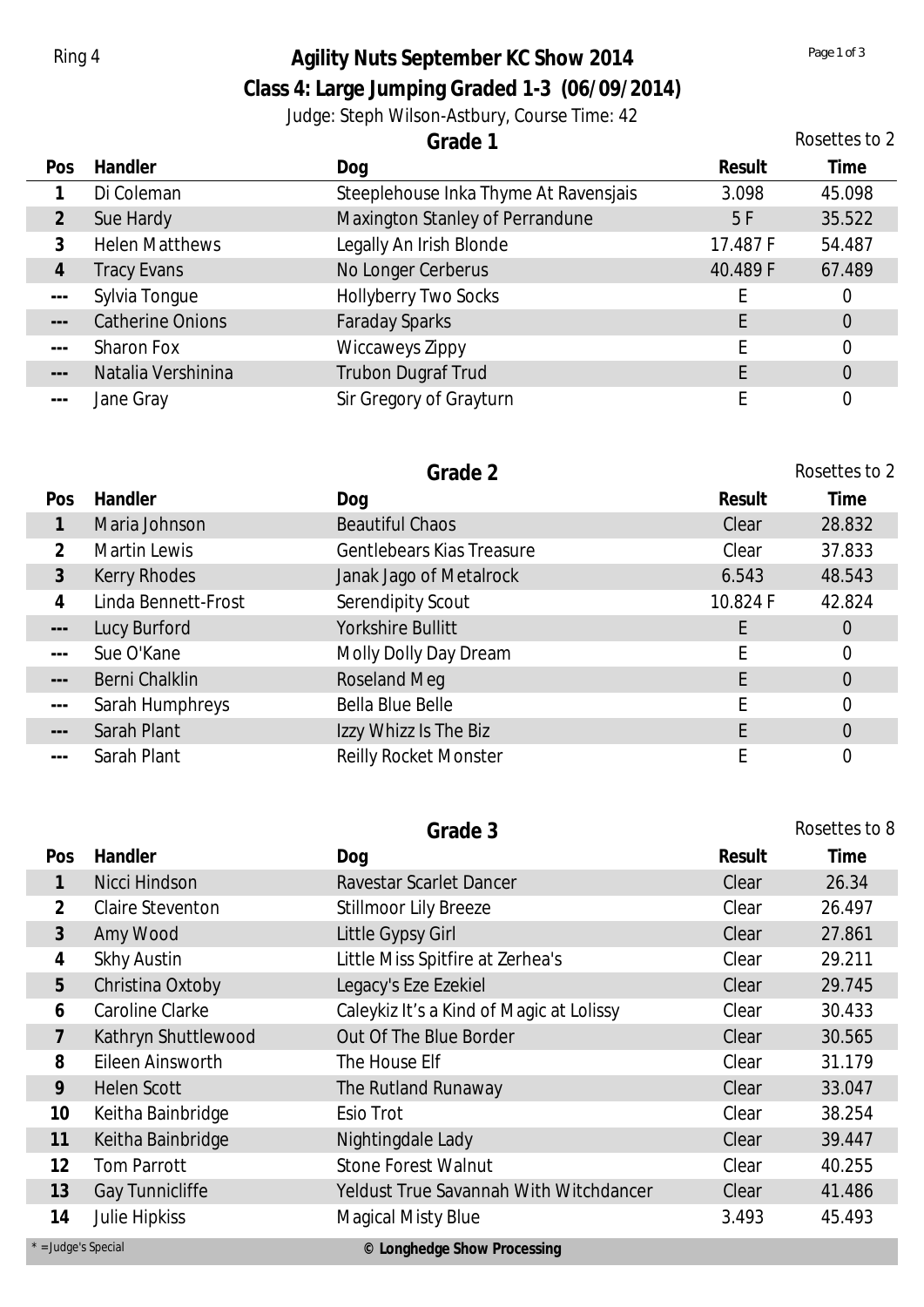## Ring 4 **Agility Nuts September KC Show 2014** *Page 2 of 3 Page 2 of 3*

**Class 4: Large Jumping Graded 1-3 (06/09/2014)**

Judge: Steph Wilson-Astbury, Course Time: 42

| Grade 3 |
|---------|
|---------|

|                                                                                                                                                                                                                                                                                                                                                                                              |                       | Grade 3                              |          | Rosettes to 8    |
|----------------------------------------------------------------------------------------------------------------------------------------------------------------------------------------------------------------------------------------------------------------------------------------------------------------------------------------------------------------------------------------------|-----------------------|--------------------------------------|----------|------------------|
| Pos                                                                                                                                                                                                                                                                                                                                                                                          | Handler               | Dog                                  | Result   | Time             |
| 15                                                                                                                                                                                                                                                                                                                                                                                           | Gay Tunnicliffe       | Witchdancer Magic Moonbeam           | 3.670    | 45.67            |
| 16                                                                                                                                                                                                                                                                                                                                                                                           | <b>Jess Prosser</b>   | <b>Burbuja Charlies Boy</b>          | 5F       | 29.855           |
| 17                                                                                                                                                                                                                                                                                                                                                                                           | <b>Tracey Toms</b>    | Tawnywood Jitterbug                  | 5F       | 31.894           |
| 18                                                                                                                                                                                                                                                                                                                                                                                           | <b>Gail Beasley</b>   | Carnival In Rio                      | 5F       | 32.931           |
| 19                                                                                                                                                                                                                                                                                                                                                                                           | Teri Dimbleby         | Fenborders Jazzmatazz                | 5F       | 35.314           |
| 20                                                                                                                                                                                                                                                                                                                                                                                           | Jayne Martin          | Jolly Jaunty Jonty                   | 5F       | 36.568           |
| 21                                                                                                                                                                                                                                                                                                                                                                                           | Alice Coote           | <b>Dylans Hurricane</b>              | 5F       | 40.318           |
| 22                                                                                                                                                                                                                                                                                                                                                                                           | <b>Sharron Peck</b>   | Whipcord Grace & Favour At Pentandra | 5F       | 41.326           |
| 23                                                                                                                                                                                                                                                                                                                                                                                           | <b>Claire Collie</b>  | <b>Beautiful Breeze On A River</b>   | 5F       | 41.771           |
| 24                                                                                                                                                                                                                                                                                                                                                                                           | Eileen Ainsworth      | Quarrelbrook Viper                   | 9.316 F  | 46.316           |
| 25                                                                                                                                                                                                                                                                                                                                                                                           | <b>Gail Beasley</b>   | Flyin Start Rising Star              | 10F      | 40.983           |
| 26                                                                                                                                                                                                                                                                                                                                                                                           | Sam Gregory           | Paulori Christopher Eddie            | 10.753   | 52.753           |
| 27                                                                                                                                                                                                                                                                                                                                                                                           | Caroline Clarke       | Lolissy Devil Wears Prada            | 15F      | 30.193           |
| 28                                                                                                                                                                                                                                                                                                                                                                                           | Serena Abbott         | <b>Bear Necessities</b>              | 15F      | 33.826           |
| 29                                                                                                                                                                                                                                                                                                                                                                                           | Hazel Strange         | Shadeaux U The Man                   | 15F      | 38.765           |
| 30                                                                                                                                                                                                                                                                                                                                                                                           | <b>Claire Collie</b>  | Jolly Jake Boy                       | 15F      | 41.784           |
| 31                                                                                                                                                                                                                                                                                                                                                                                           | Sandra Easom          | Lola Chocca Rola                     | 18.015F  | 55.015           |
| 32                                                                                                                                                                                                                                                                                                                                                                                           | <b>Glenice Harris</b> | Karlomeg Gonerby Lad                 | 21.201 F | 53.201           |
| 33                                                                                                                                                                                                                                                                                                                                                                                           | Malcolm Jones         | Dex In The City                      | 38.508 F | 70.508           |
| $\qquad \qquad - -$                                                                                                                                                                                                                                                                                                                                                                          | Nikki Murden          | <b>Stardell Pyxis</b>                | E        | $\overline{0}$   |
| $\frac{1}{2} \frac{1}{2} \frac{1}{2} \frac{1}{2} \frac{1}{2} \frac{1}{2} \frac{1}{2} \frac{1}{2} \frac{1}{2} \frac{1}{2} \frac{1}{2} \frac{1}{2} \frac{1}{2} \frac{1}{2} \frac{1}{2} \frac{1}{2} \frac{1}{2} \frac{1}{2} \frac{1}{2} \frac{1}{2} \frac{1}{2} \frac{1}{2} \frac{1}{2} \frac{1}{2} \frac{1}{2} \frac{1}{2} \frac{1}{2} \frac{1}{2} \frac{1}{2} \frac{1}{2} \frac{1}{2} \frac{$ | Wendy Longbottom      | Incanto Irresistable                 | E        | $\mathbf 0$      |
| $\qquad \qquad - -$                                                                                                                                                                                                                                                                                                                                                                          | Sam Ashman            | Precious Girl Tara                   | E        | $\boldsymbol{0}$ |
| $-$                                                                                                                                                                                                                                                                                                                                                                                          | Claire Hodkinson      | Shadow of the Shire                  | E        | $\mathbf 0$      |
| $---$                                                                                                                                                                                                                                                                                                                                                                                        | Sonya Harris          | MorgansR Trailblazer Too             | E        | $\boldsymbol{0}$ |
| $---$                                                                                                                                                                                                                                                                                                                                                                                        | Sylvia Stringer       | Precious Blue Jewel                  | E        | $\mathbf 0$      |
| $\overline{\phantom{m}}$ .                                                                                                                                                                                                                                                                                                                                                                   | Carol Jones           | The Aussie Kai Master                | E        | $\overline{0}$   |
| $\qquad \qquad -$                                                                                                                                                                                                                                                                                                                                                                            | Jeremy Daniel         | Holly Go Sprightly                   | E        | 0                |
| $--\,$                                                                                                                                                                                                                                                                                                                                                                                       | Peter Beasley         | Cories Xena                          | E        | $\boldsymbol{0}$ |
| $\sim$ $\sim$ $\sim$                                                                                                                                                                                                                                                                                                                                                                         | Sandie Beamish        | Dicky Bow                            | E        | $\overline{0}$   |
| $\qquad \qquad - -$                                                                                                                                                                                                                                                                                                                                                                          | <b>Allan Turver</b>   | Diddle I Ty                          | E        | $\boldsymbol{0}$ |
| $\qquad \qquad -$                                                                                                                                                                                                                                                                                                                                                                            | Elaine Shipton        | Fire Frost Golden Hind               | E        | 0                |
| $\qquad \qquad - -$                                                                                                                                                                                                                                                                                                                                                                          | Jacqui Dolby          | Penny Lane                           | E        | $\boldsymbol{0}$ |
| $\sim$ $\sim$ $\sim$                                                                                                                                                                                                                                                                                                                                                                         | Lesley Wilks          | Upanova Let Me Entertain You         | E        | 0                |
| $\overline{\phantom{m}}$ - $\overline{\phantom{m}}$                                                                                                                                                                                                                                                                                                                                          | Pat Kidd              | Level Seven of Valgrays              | E        | $\boldsymbol{0}$ |
| $\sim$ $\sim$ $\sim$                                                                                                                                                                                                                                                                                                                                                                         | Jayne Martin          | Wilderer Johan                       | E        | 0                |
| $--\,$                                                                                                                                                                                                                                                                                                                                                                                       | <b>Claire Mason</b>   | <b>Follow That Star</b>              | E        | $\theta$         |
| $\qquad \qquad -$                                                                                                                                                                                                                                                                                                                                                                            | Hannah Prince         | Cories Byron Bay                     | E        | 0                |
| $--\,$                                                                                                                                                                                                                                                                                                                                                                                       | Penny Edgley          | <b>Basil Not Perfect</b>             | E        | $\boldsymbol{0}$ |
| $\qquad \qquad -$                                                                                                                                                                                                                                                                                                                                                                            | Lee Hayes             | <b>Freckles Fantastic</b>            | E        | $\mathbf 0$      |
| $--\,$                                                                                                                                                                                                                                                                                                                                                                                       | <b>Claire Stanton</b> | Wizzkitt Just A Little Bitt          | E        | $\boldsymbol{0}$ |
| $\frac{1}{2} \frac{1}{2} \frac{1}{2} \frac{1}{2} \frac{1}{2} \frac{1}{2} \frac{1}{2} \frac{1}{2} \frac{1}{2} \frac{1}{2} \frac{1}{2} \frac{1}{2} \frac{1}{2} \frac{1}{2} \frac{1}{2} \frac{1}{2} \frac{1}{2} \frac{1}{2} \frac{1}{2} \frac{1}{2} \frac{1}{2} \frac{1}{2} \frac{1}{2} \frac{1}{2} \frac{1}{2} \frac{1}{2} \frac{1}{2} \frac{1}{2} \frac{1}{2} \frac{1}{2} \frac{1}{2} \frac{$ | <b>Emily Crookes</b>  | Callista Wildeye                     | E        | $\boldsymbol{0}$ |
| * = Judge's Special                                                                                                                                                                                                                                                                                                                                                                          |                       | © Longhedge Show Processing          |          |                  |